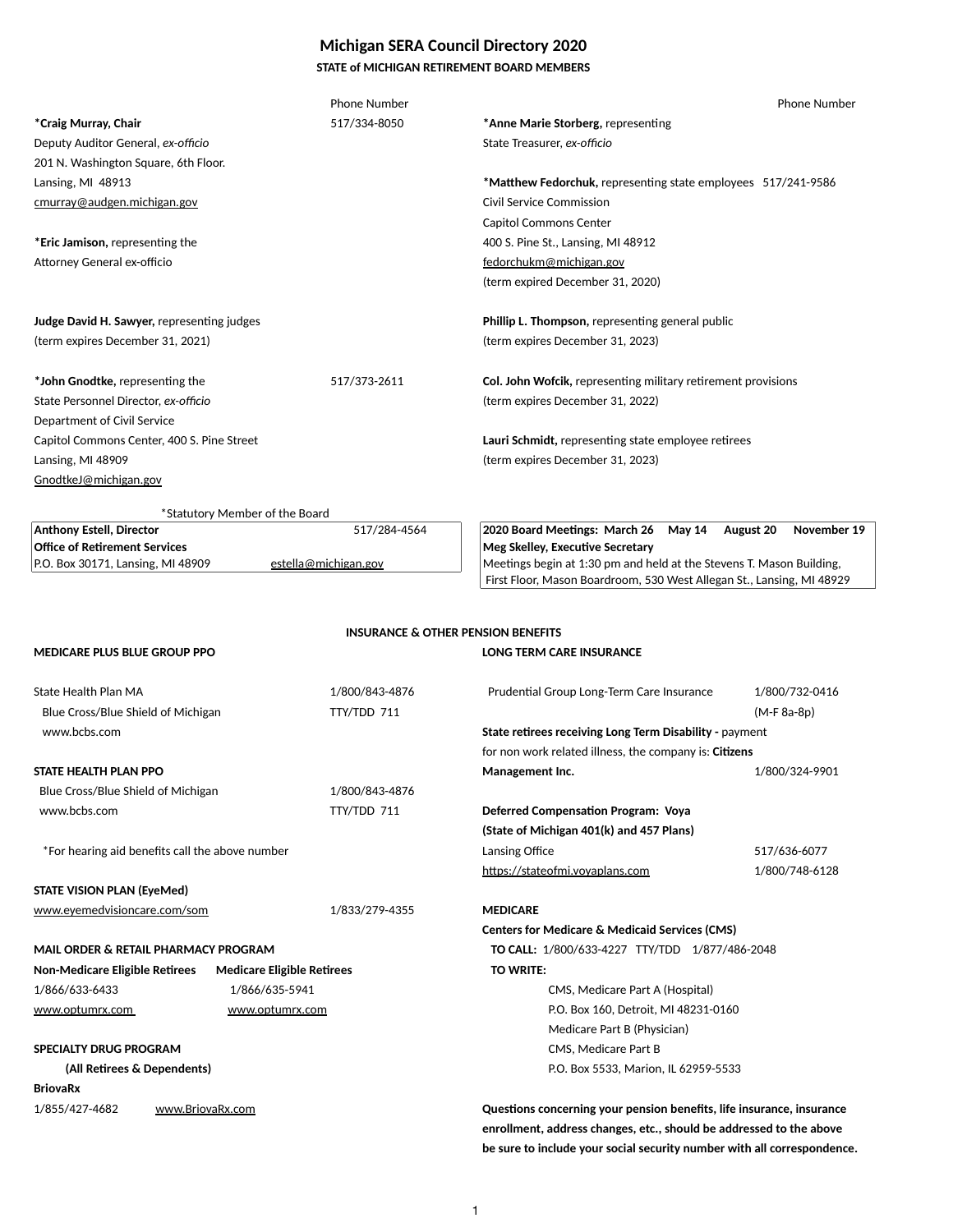### **INSURANCE & OTHER PENSION BENEFITS continued**

| 866/503/3158               | <b>General Office Building - Third Floor</b> |  |                                                                                                                                                                                                                                                                                                                                                                                                                                 |
|----------------------------|----------------------------------------------|--|---------------------------------------------------------------------------------------------------------------------------------------------------------------------------------------------------------------------------------------------------------------------------------------------------------------------------------------------------------------------------------------------------------------------------------|
|                            |                                              |  |                                                                                                                                                                                                                                                                                                                                                                                                                                 |
|                            |                                              |  |                                                                                                                                                                                                                                                                                                                                                                                                                                 |
| Mail claims: P.O. Box 9085 |                                              |  |                                                                                                                                                                                                                                                                                                                                                                                                                                 |
| Farmington Hills, MI       |                                              |  |                                                                                                                                                                                                                                                                                                                                                                                                                                 |
| 48333-9085                 | 400 S. Pine Street                           |  | Lansing Area 517/373-79517-284-0075                                                                                                                                                                                                                                                                                                                                                                                             |
| www.deltadentalmi.com      | P.O. Box 30002                               |  | 1/800/505-5011                                                                                                                                                                                                                                                                                                                                                                                                                  |
|                            | Lansing, MI 48909                            |  |                                                                                                                                                                                                                                                                                                                                                                                                                                 |
|                            |                                              |  |                                                                                                                                                                                                                                                                                                                                                                                                                                 |
|                            | Physicians Health Plan                       |  |                                                                                                                                                                                                                                                                                                                                                                                                                                 |
|                            | 1400 E. Michigan Ave.                        |  |                                                                                                                                                                                                                                                                                                                                                                                                                                 |
|                            | Lansing, MI 48912                            |  |                                                                                                                                                                                                                                                                                                                                                                                                                                 |
|                            |                                              |  |                                                                                                                                                                                                                                                                                                                                                                                                                                 |
|                            |                                              |  |                                                                                                                                                                                                                                                                                                                                                                                                                                 |
|                            |                                              |  |                                                                                                                                                                                                                                                                                                                                                                                                                                 |
|                            |                                              |  |                                                                                                                                                                                                                                                                                                                                                                                                                                 |
|                            |                                              |  |                                                                                                                                                                                                                                                                                                                                                                                                                                 |
|                            | Mail Code C150                               |  |                                                                                                                                                                                                                                                                                                                                                                                                                                 |
|                            | 20500 Civic Center Drive                     |  |                                                                                                                                                                                                                                                                                                                                                                                                                                 |
|                            |                                              |  |                                                                                                                                                                                                                                                                                                                                                                                                                                 |
|                            |                                              |  |                                                                                                                                                                                                                                                                                                                                                                                                                                 |
|                            |                                              |  |                                                                                                                                                                                                                                                                                                                                                                                                                                 |
|                            |                                              |  | STATE EMPLOYEES RETIREMENT SYSTEM (ORS)<br>P.O. Box 30171, Lansing, MI 48909<br>517/322-5103 or 1/800/381-5111 (ORS for benefit questions)<br><b>Civil Service Commission Benefits Division</b><br>Paula Howard, Senior Account Manager<br>517/364-8267 or 517/896-4787<br>paula.howard@phpmm.org<br><b>Blue Care Network (BCN)</b><br>Southfield, MI 48076-4115<br>Customer service: 800/662-6667<br>Southfield, MI 48076-4115 |

### **SERA CHAPTERS, OFFICERS, AND OTHER INFORMATION**

| <b>ADRIAN SERA CHAPTER #18</b>                    |                      |                               | <b>Members</b> | -56 |
|---------------------------------------------------|----------------------|-------------------------------|----------------|-----|
| President: Ray Webb                               | 517/260-2995         | Meeting place: Family Kitchen |                |     |
| 11573 Lakeview Drive                              | eagle1webb@gmail.com | 2984 Treat Hwy.               |                |     |
| Brooklyn, MI 49230                                |                      | Adrian, MI 49221              |                |     |
| Vice President: Vacant                            |                      | Meet: 3rd Wed/mo. 12:00 p.m.  |                |     |
| Secretary: Vickie Cook                            |                      | Dues: \$15.00                 |                |     |
| Treasurer: Patricia Webb                          |                      | <b>Newsletter Monthly</b>     |                |     |
| Membership: Patricia Webb (address info as above) |                      | Elections: November           |                |     |
| Insurance:                                        |                      |                               |                |     |
|                                                   |                      |                               |                |     |

| <b>ASEM SERA Chapter #25</b>           |                        |                                          | <b>Members:</b> | - 76 |
|----------------------------------------|------------------------|------------------------------------------|-----------------|------|
| President: Jennifer Fields             | 517/284-7802           | <b>Meeting Place: Varies</b>             |                 |      |
| 516 Laurens Way, Potterville, MI 48876 | jenniferzada@yahoo.com |                                          |                 |      |
| Vice President: Tara Bride             | fieldsj@michigan.gov   |                                          |                 |      |
| Co Vice President: Conrad Tatnall      |                        | Meet: spring and fall evening meetings   |                 |      |
| Treasurer: John Nixon                  |                        | Dues: \$4.00/pay (\$35/yr. for retirees) |                 |      |
| Membership: Suzy Carter                | 517/204-3687           | Newsletter: Email updates as needed      |                 |      |
| 3105 S. MLK Jr. Blvd. #346             | info@miasem.org        | Elections: October                       |                 |      |

# **CENTRAL MICHIGAN AREA SERA CHAPTER #20 Members 137 Members 136**

President: James R. Schafer 989/772-1824 Meeting place: Com Meeting place: Comm. On Aging Center 1847 Belmont Dr., Mt. Pleasant, MI 48858 [jimrschafer@gmail.com](mailto:bandema@i2k.com) 2200 S. Lincoln Road Vice President: Jennie Cooper 989/330-2526 Mt. Pleasant, MI 48858 Secretary: Jackie Curtis 989/772-0597 jacurtis13irish@yahoo.com Meet: 3rd Tues/mo. 1:00 p.m. Treasurer: Freida Augustine Dues: \$11.00 Programs: Jackie Curtis / Sunshine: Irene Chapman Newsletter Quarterly Membership: Jennie Cooper 1989/330-2526 Elections: November 8395 Monroe Rd. Cell # 989/388-3449 Elwell, MI 48832 **Elwell**, MI 48832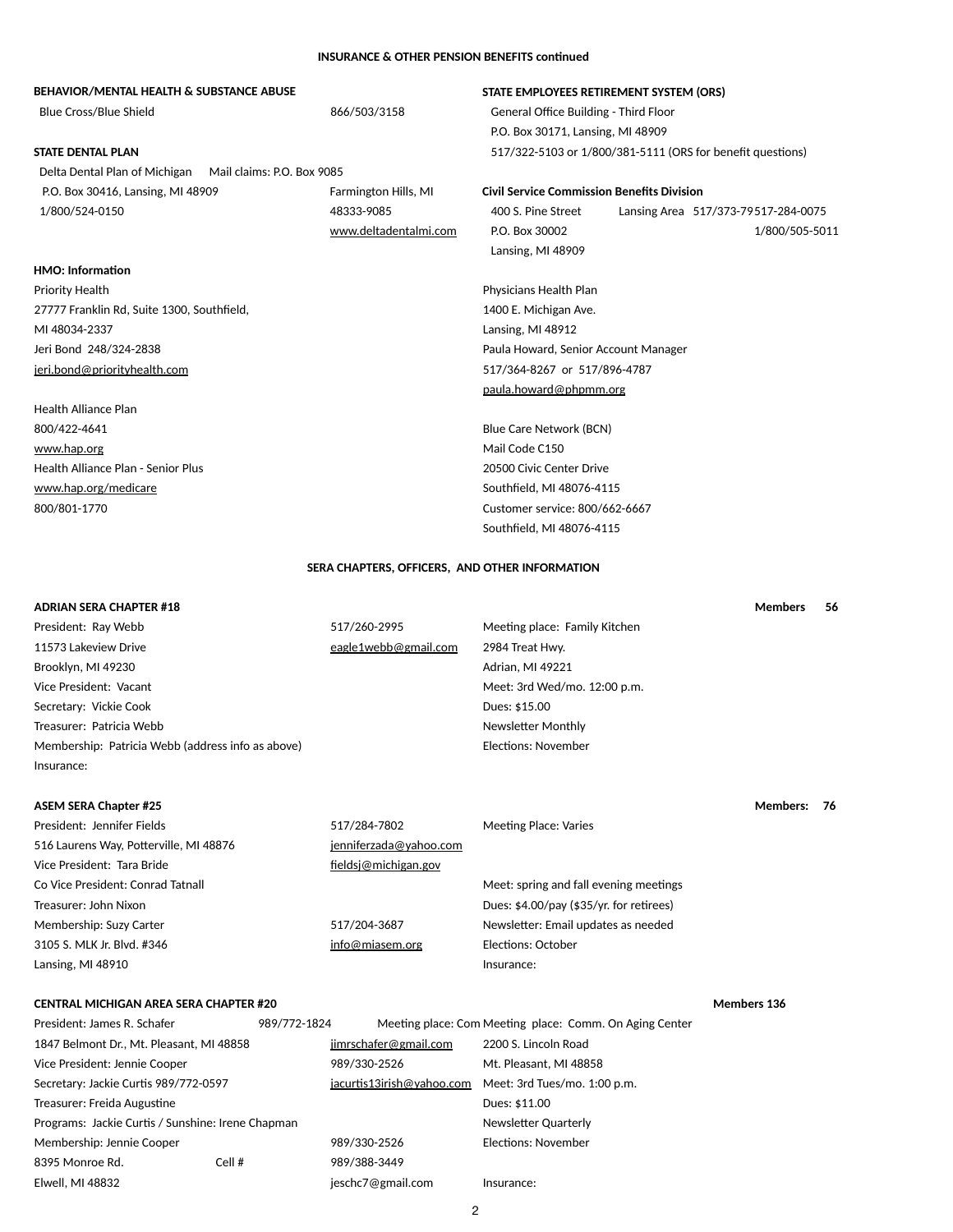|                           |                                                                                   | <b>Members</b><br>174                                                                                                                                                                                                      |
|---------------------------|-----------------------------------------------------------------------------------|----------------------------------------------------------------------------------------------------------------------------------------------------------------------------------------------------------------------------|
| 517/278-5699              | Meeting place: Colwater United Methodist Church                                   |                                                                                                                                                                                                                            |
|                           | 26 Marshall Street                                                                |                                                                                                                                                                                                                            |
|                           | Coldwater, MI 49036                                                               |                                                                                                                                                                                                                            |
|                           | Meet: 3rd Friday May, Aug, Nov 12:00 p.m                                          |                                                                                                                                                                                                                            |
|                           | Dues: \$7.00 *Lifetime membership at 90                                           |                                                                                                                                                                                                                            |
| 517/639-4169              | Newsletter May, Aug, Nov                                                          |                                                                                                                                                                                                                            |
| jacqueline2@chartermi.net | Elections: November                                                               |                                                                                                                                                                                                                            |
|                           |                                                                                   | Members 687                                                                                                                                                                                                                |
| 313/279-5451              | Meeting place: 1st Presbyterian Church                                            |                                                                                                                                                                                                                            |
|                           |                                                                                   |                                                                                                                                                                                                                            |
|                           | Meet: 2nd Tues/mo. 12:00 p.m. (Dec meeting optional)                              |                                                                                                                                                                                                                            |
| tamajg@gmail.com          | Dues: \$20.00 ind.; \$22.00 couple                                                |                                                                                                                                                                                                                            |
|                           | *SuperSenior 90+ lifetime membership                                              |                                                                                                                                                                                                                            |
|                           | Newsletter: Bi-monthly                                                            |                                                                                                                                                                                                                            |
| 248/968-2799              | <b>Elections: November</b>                                                        |                                                                                                                                                                                                                            |
| oldscout36@gmail.com      | Insurance: Robert Benedict                                                        | 248/356-7671                                                                                                                                                                                                               |
|                           | 22520 Rouge Mont Dr., Southfield, MI 48033                                        | rbenedict30@hotmail.c                                                                                                                                                                                                      |
|                           |                                                                                   | Members 46                                                                                                                                                                                                                 |
| 810/240-8380              | Meeting place: Country Carriage                                                   |                                                                                                                                                                                                                            |
|                           |                                                                                   |                                                                                                                                                                                                                            |
|                           | Meet: 1st Thur/mo. 12:30 p.m.                                                     |                                                                                                                                                                                                                            |
|                           | No meetings Jan., Feb., July or August                                            |                                                                                                                                                                                                                            |
|                           | Dues: \$10.00                                                                     |                                                                                                                                                                                                                            |
| 989/271-8594              | Newsletter: Monthly (except Jan., Feb., July, Aug.)                               |                                                                                                                                                                                                                            |
| 810/653-3831              | <b>Elections: November</b>                                                        |                                                                                                                                                                                                                            |
| nisbis@charter.net        | Insurance: Bob Kopasz                                                             |                                                                                                                                                                                                                            |
|                           |                                                                                   | <b>Members</b><br>284                                                                                                                                                                                                      |
| 231/276-9114              | Meeting place: King's Court Mobile Home Park                                      |                                                                                                                                                                                                                            |
|                           |                                                                                   |                                                                                                                                                                                                                            |
|                           | Meet: 2nd Wed/mo. 2:00 p.m. (except July & Sept)                                  |                                                                                                                                                                                                                            |
|                           | Dues: \$12.00                                                                     |                                                                                                                                                                                                                            |
|                           | Newsletter: April, June, August, October, December                                |                                                                                                                                                                                                                            |
| 231/264-5240              | <b>Elections: November</b>                                                        |                                                                                                                                                                                                                            |
| 231/941-0818              | Insurance: Dennis Barnes, 911 River Rd. East,                                     | 231/946-8673                                                                                                                                                                                                               |
|                           | johnsonmr17 jgnib49@gmail.com<br>Treasurer: Mary E. Wescott wescott.1@charter.net | davidreusser@sbcglobal,net of Royal Oak, 529 Hendrie Blvd., Royal Oak, MI 48067<br>bobkopaszserachair@gmail.c 9237 Miller Rd., Swartz Creek, MI 48473<br>robertmaddox1@charter.net 1585 Ray Blvd., Traverse City, MI 49686 |

13636 S. Thorn Creek Dr.,Traverse City, MI 49684 joannecherry@att.net Traverse City, MI 49684 [Dwlbarnes@charter.net](mailto:Dwlbarnes@charter.net)

**GREATER GRAND RAPIDS SERA CHAPTER #12 Members 338**

President: Cheryl Streberger 1980 1991 517/515-9815 Meeting place: Uccello's Ristorante 12449 Bailey Drive NE **channel Come Contract Come Contract Come Contract** MVP Room 2630 E. Beltline Ave.

### Lowell, MI 49331 **Grand Rapids, MI 49546**

Vice President: Lane Stewart lanes are [laney.leslie@yahoo.com](mailto:jrwallin@sbcglobal.net) Meet: 4th Tues/mo. - no January meeting

Secretary: Pat Ostrander MeeTher MeeTher MeeTher MeeTher MeeTher MeeTher MeeTher MeeTher MeeTher MeeTher MeeTh

Membership: Cheryl Streberger Newsletter: Quarterly

Insurance: Cheryl Streberger **Elections: November** Elections: November

Contact information as noted above

Treasurer: Sue Colon **[colonsue27@gmail.com](mailto:colonsue27@gmail.com)** Dues: \$15.00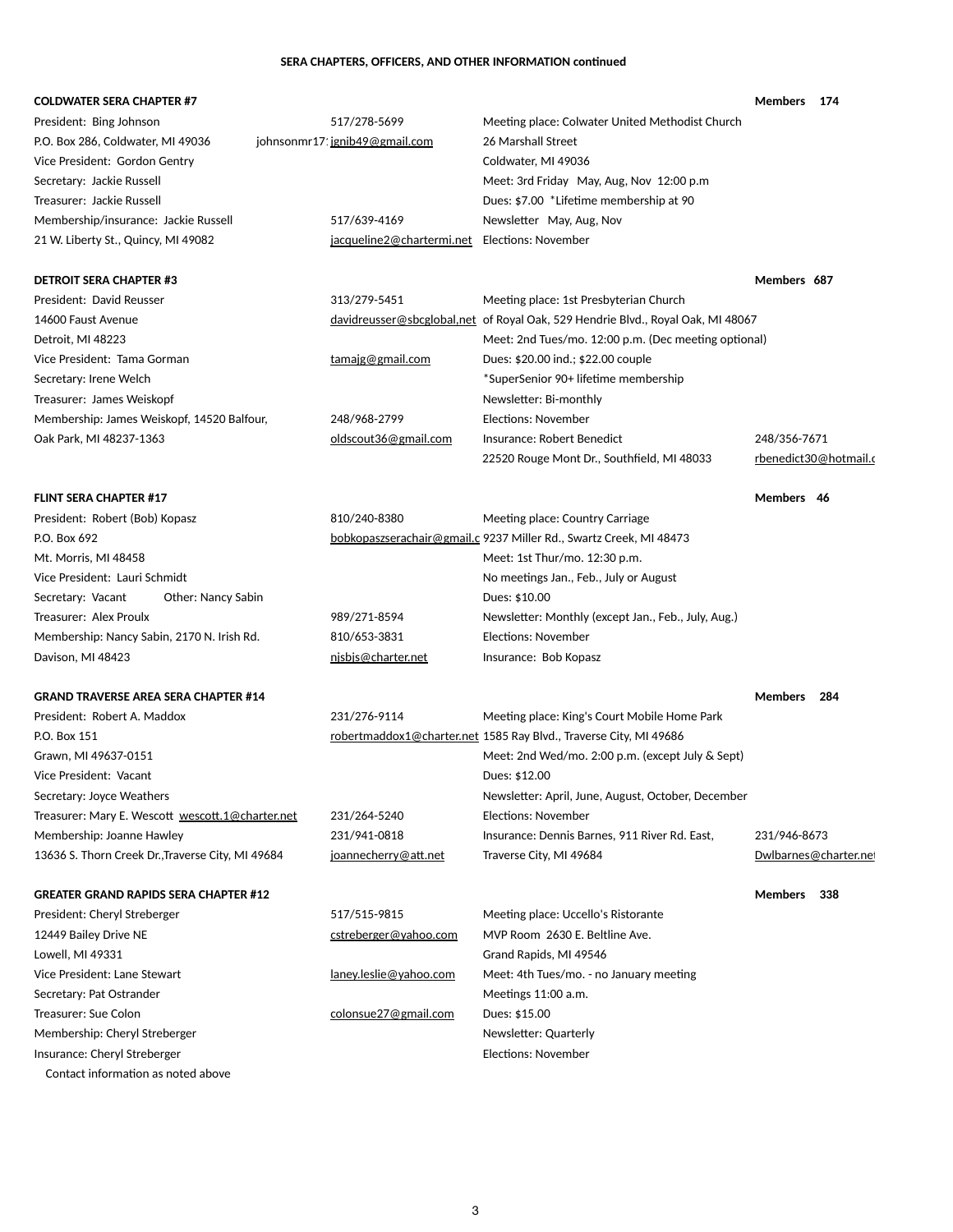# **IONIA/MONTCALM SERA CHAPTER #6 Members** 102

| <b>President: David Cook</b>          | 616/523-6797 home                            | Meeting place: Commission On Aging (113 S. Kidd St. front door address)                          |                       |  |
|---------------------------------------|----------------------------------------------|--------------------------------------------------------------------------------------------------|-----------------------|--|
| 613 Rich St.                          | 616/260-0698 cell                            | 115 Hudson St., Ionia, MI 48846 (mailing address)                                                |                       |  |
| Ionia, MI 48846                       | docook00@gmail.com                           | Sept.- May 4th Monday at 12:00 p.m. (no mtg. Dec.)                                               |                       |  |
| Vice President: Rosalind Weber        | 616/527-2816                                 | Ionia's Bertha Brock Park,                                                                       |                       |  |
| Secretary: Janet Kenyon               | 517/647-4245                                 | 2311 W. Bluewater Hwy., Ionia                                                                    |                       |  |
| 4900 York Rd. Portland, MI 48875      | janisk1@outlook.com                          | Meet: 4th Monday of the month in                                                                 |                       |  |
| <b>Treasurer: David Cook</b>          | 616/260-0698                                 | Bertha Brock Park June & August                                                                  |                       |  |
| Membership: David Wheaton             | 989/855-2452                                 | All meetings at 12:00 p.m.                                                                       |                       |  |
| 1624 Hayes Rd., Muir, MI 48860        | wheaton1624@frontier.com Dues: \$15.00       |                                                                                                  |                       |  |
| Insurance: Cornelia Munschy           | 616/527-0197                                 | Newsletter: Odd months                                                                           |                       |  |
| 2386 Bates Rd., Ionia, MI 48846       | connimun@home.ionia.com Elections: December  |                                                                                                  |                       |  |
| <b>JACKSON SERA CHAPTER #1</b>        |                                              |                                                                                                  | Members 231           |  |
| <b>President: Mary Banks</b>          | 517/306-7675                                 | Meeting place: First Presbyterian Church                                                         |                       |  |
| 305 Washington St.,                   |                                              | 743 W. Michigan Ave.                                                                             |                       |  |
| Hudson, MI 49247                      |                                              | Jackson, MI 49201                                                                                |                       |  |
| Vice President: Jean Mohon            |                                              | Meet: 1st Mon/mo. 1:30 p.m.                                                                      |                       |  |
| Secretary: Russell Jacobson           | 517/789-8658                                 | Dues: \$15.00                                                                                    |                       |  |
| Treasurer: Steve Low                  |                                              | Newsletter: Monthly except June & Dec                                                            |                       |  |
| Membership: Steve Low                 | 517/990-7999                                 | <b>Elections: November</b>                                                                       |                       |  |
| 417 South St.                         | ssllow@frontier.com                          | Insurance: Steve Low                                                                             |                       |  |
| Grass Lake, MI 49240                  |                                              |                                                                                                  |                       |  |
| <b>LANSING SERA CHAPTER #2</b>        |                                              |                                                                                                  | Members 2,128         |  |
| President: Merritta Proctor           | 517/321-3021                                 | Meeting place: UAW Union Hall                                                                    |                       |  |
| 4620 River Ridge Dr.                  |                                              | Local 6000, 3350 N. Grand River,                                                                 |                       |  |
| Lansing, MI 48917-1347                | mchp1@aol.com                                | Lansing, MI 48906-3870                                                                           |                       |  |
| Vice President: Vacant                |                                              | Meet: 1st Wed/mo. (except Jan. & Dec) 1:30 p.m.                                                  |                       |  |
| Secretary: Vacant                     |                                              | Dec. Christmas party meeting location determined yrly                                            |                       |  |
| Treasurer: Pete Chatfield             | chatfieldgp@yahoo.com                        | Meeting at 11:00 a.m. and luncheon at 12:00 p.m.                                                 |                       |  |
| Other: Mary Pollock (Legislative)     | pollockm@comcast.net                         | Dues: \$18.00                                                                                    |                       |  |
| Membership: Sara Gross                | 517/719-9645                                 | Newsletter: SERA Nade monthly                                                                    |                       |  |
| P.O. Bx 26062, Lansing, MI 48909-6062 | seramembership@yahoo.con Elections: November |                                                                                                  |                       |  |
| Insurance: Don Quillan                | 517/485-0195                                 | Insurance: Don Quillan                                                                           | 517/485-0195          |  |
| 2614 Woodview, Lansing, MI 48917      | diquill@sbcglobal.net                        | 2614 Woodview, Lansing, MI 48917                                                                 | diquill@sbcglobal.net |  |
| <b>LAPEER SERA CHAPTER #4</b>         |                                              |                                                                                                  | Members 210           |  |
| President: Robert (Bob) Kopasz        |                                              | Meeting place: Mayfield Township Hall                                                            |                       |  |
| P.O. Box 692                          | 810/240-8380 cell                            | 1900 N. Saginaw Rd, Lapeer, MI 48446                                                             |                       |  |
| Mt. Morris, MI 48458                  |                                              | bobkopaszerac bobkopaszserachair@gmail.c Meet: 3rd Thurs (except Jan, Feb, July, Aug) 12:30 p.m. |                       |  |
| Vice President: Jan Badgley           |                                              | Dues: \$15.00                                                                                    |                       |  |
| Secretary: Janice Erb                 |                                              | Newsletter: Monthly (except Jan, Feb, July, Aug)                                                 |                       |  |
| Treasurer: Kim Palmer                 |                                              | <b>Elections: November</b>                                                                       |                       |  |
| <b>Others: Donna Kamehl</b>           |                                              | Insurance: Bob Kopasz                                                                            |                       |  |
| Membership: Kim Palmer                | 810/664-0540                                 | Contact information as noted above                                                               |                       |  |

3379 McCormick Rd, Lapeer, MI 48446 [LinKpower@charter.net](mailto:jrwallin@sbcglobal.net)

# **NORTH CENTRAL AREA SERA CHAPTER #19 Members 199**

Secretary: Jane Kozlowski https://www.mateur.com interesting interesting of the Secretary: 12:00 p.m. Corresponding secretary: Vacant Dues: \$8.00 Treasurer: Albert Schultz **Newsletter: Three 2016** Newsletter: Three times/year Membership: Sandy Figley 1988 1999/275-5680 Elections: December 701 Robinson St., Roscommon, MI 48653 [sandy.figley@kirtland.edu](mailto:jrwallin@sbcglobal.net) Insurance:

President: Pam Mills **Exercice 20 and Allege 2018** 517/204-4716 Meeting place: Kirtland Community College 112 Snowbell Dr. **[psmills1@yahoo.com](mailto:psmills1@yahoo.com)** 4 Mile Rd. Campus Roscommon, MI 48653 Grayling, MI 49738 Vice President: Diane Skop states and the [skopd@iserv.net](mailto:duanejanet@centurytel.net) Meet: May 5th, Sept. 1st, Dec. 1st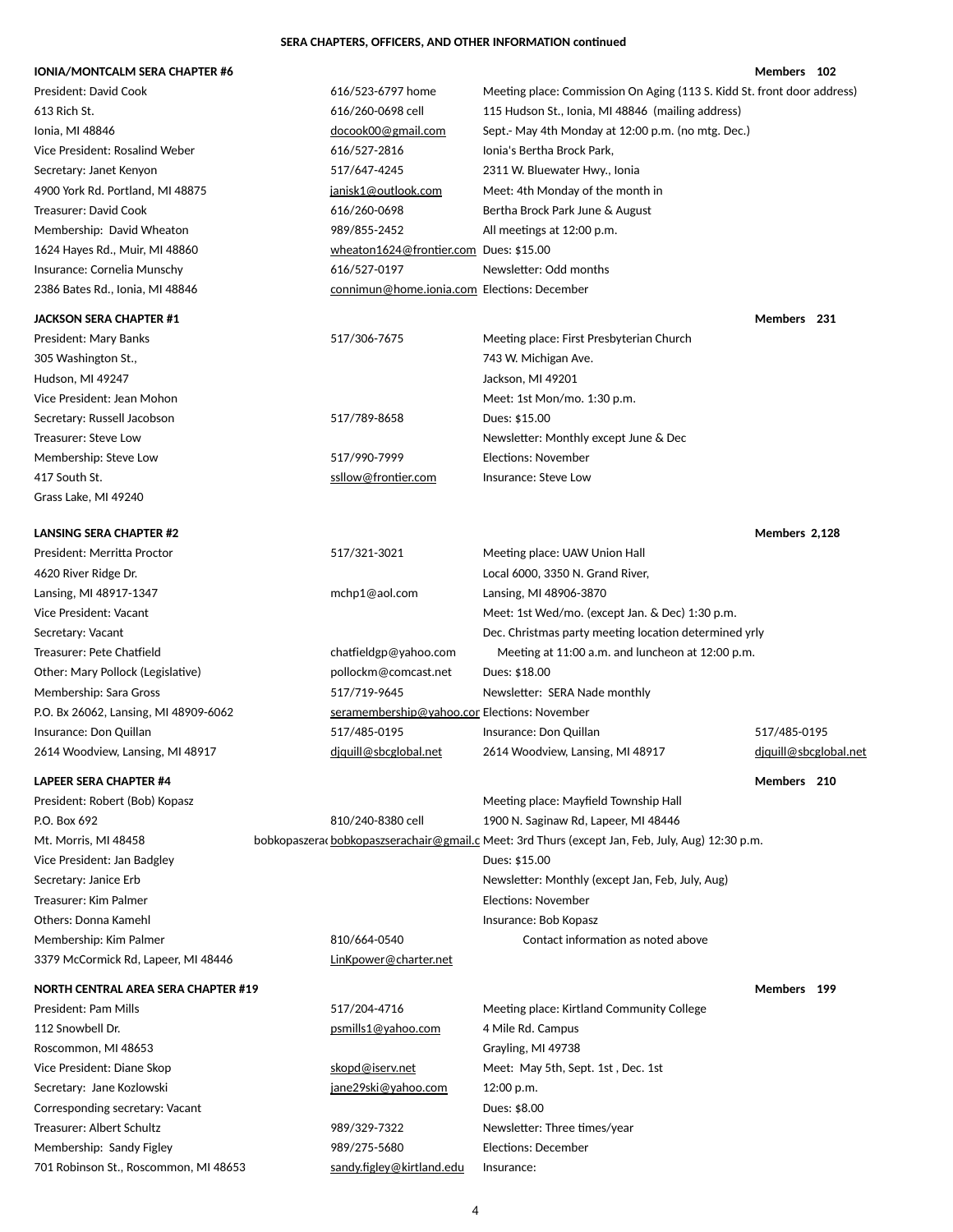# **SERA-PAC-5 (PONTIAC) CHAPTER #5 Members 162**

| President: Virginia Larson                            |                          | Meeting place: Great Lakes Restaurant                  |                      |
|-------------------------------------------------------|--------------------------|--------------------------------------------------------|----------------------|
| 3364 Chalice Rd.                                      | 248/391-3844             | 5834 Highland Rd.                                      |                      |
| Orion, MI 48359                                       | Topginny16@gmail.com     | Waterford, Mi 48327                                    |                      |
| Vice President: Marsha Lee                            |                          | Meet: 2nd Thru/mo. (except Jan & Feb)                  |                      |
| Secretary: Ruth Goodson                               |                          | 11:30 p.m. lunch/menu - 1:00 p.m. meeting              |                      |
| Treasurer: Bonnie Cadwell                             |                          | Dues: \$10.00                                          |                      |
| Membership: Virginia Larson                           |                          | Newsletter: Three times/year                           |                      |
| <b>Insurance: Cassie Davis</b>                        | 248/334-3938             | Elections: Every other year November                   |                      |
| 14 N. Edith, Pontiac, MI 48342                        | mamacass66@sbcglobal.net |                                                        |                      |
| SAGINAW-MIDLAND-BAY SERA CHAPTER #24                  |                          |                                                        | <b>Members 227</b>   |
| President: Nadine Sly                                 | 989/401-4479             |                                                        |                      |
| 3170 Meyer Plaza                                      | nsly2@yahoo.com          | Meeting place: Faith Lutheran Church                   |                      |
| Saginaw, MI 48603-2322                                |                          | 4432 Mackinaw Rd., Saginaw, MI 48603                   |                      |
| Vice President: Joann Weiland                         | 989/792-0136             | Meet: 3rd Wed. Feb, Apr, June, Aug, Oct,               |                      |
| 7254 Spring Lake Trail, Saginaw, MI 48603-1680        | sheldonw8@charter.net    | & 2nd Wed. for Dec at 12:00 p.m.                       |                      |
| Secretary: Joan Vanalstine                            | 989/777-5351             | Dues: \$14.00 retiree \$7.00 spouse                    |                      |
| Treasurer: Joan Vanalstine                            |                          | Newsletter: 6 x /year (4 wks. prior to meeting)        |                      |
| Others: Rita Richmond, Barbara Parades, Carol Younes, |                          | <b>Elections: December</b>                             |                      |
| Mary Vafold Board members                             |                          | Insurance: Leonard Lukshaitis                          |                      |
| Membership: Leonard Lukshaitis                        | 989/496-2098             |                                                        |                      |
| 4891 Flajole Road, Saginaw, MI 48642-9202             | llukshaitis@yahoo.com    |                                                        |                      |
| SERA MOON-MUSKEGON CHAPTER #23                        |                          |                                                        | Members 199          |
| President: Barbara Christiansen                       | 231/853-2321             | Meeting place: North Side Pub                          |                      |
| 2245 Darley Dr. Apt. 312                              |                          | 2353 Holton Rd., Muskegon, MI 49445                    |                      |
| Muskegon, MI 49444-7900                               | E-mail none              | Meet: 3rd Thur/mo. 12:00 p.m.                          |                      |
| Vice President: Leone Grams                           | 231/733-1926             | Dues: \$14.00 & \$7.00 spouse                          |                      |
| Secretary: Diana BouwKamp                             |                          | Newsletter: Twice yearly (May & Nov.)                  |                      |
| <b>Treasurer: Lois McAllister</b>                     | 231/798-7627             | Elections: November odd numbered year                  |                      |
| <b>Assist. Treasurer: Richard Wells</b>               |                          | Insurance: Barbara Lenoir                              | 231/683-3964         |
| Membership: Lois McAllister                           | 231/798-7627             | 2240 Reynolds, Muskegon, MI 49444                      | bannlenoir@gmail.com |
| 977 Compass St. Apt D, Muskegon, MI 49441             | E-mail none              |                                                        |                      |
| <b>SOUTHWESTERN SERA CHAPTER #8</b>                   |                          |                                                        | Members 152          |
| President: Clarence (Scott) Mark                      | 269/271-3045             | Meeting place: Prince of Peace Lutheran                |                      |
| 7441 Hayes Drive, South Haven, MI 49090               | clmark43@gmail.com       | Church, 1747 W. Milham Rd.                             |                      |
| Vice President: Robert Alway                          | RobertAlway@charter.net  | Portage, MI 49024                                      |                      |
| Secretary: Bobbie DeRyke                              |                          | Meet: 4th Wed. - March and September 1:00 p.m.         |                      |
| Treasurer: Hennie Kloosterman                         |                          | Meeting place: Theo & Stacy's Restaurant               |                      |
| Membership: Hennie Kloosterman                        | 269/343-6229             | 4311 S. Westnedge Ave., Kalamazoo, MI                  |                      |
| Program: Sue Mark                                     |                          | Meet: 4th Wed. June 1:00 p.m., 1st Wed. Dec. 1:00 p.m. |                      |
| Membership: Hennie Kloosterman                        | 269/343-6229             | Dues: \$15.00                                          |                      |

3528 Tamsin Ave., Kalamazoo, MI 49008 henniekloosterman@sbcglob Newsletter: 4 times/year

Insurance: None **Elections: December** 

# **THUMB AREA-CARO SERA CHAPTER #15 Members 196**

President: Donald A. Davis **Exercice 289/670-1380** Meeting place: Caro Center 1430 N. Cleaver Rd. Apt #7, Caro, MI 48723 E-mail: none Conference Room, 2000 Chamber Rd., Vice President: David Dunn Caro, MI 48723 Treasurer: Janice Neff **Dues: \$10.00** Assistant Treasurer: Ann Priestly Newsletter: Monthly Membership: Janice Neff **Network** 1989/673-1570 Elections: June 403 E. Deckerville Rd., Caro, MI 48723 **E-mail: none** Insurance: Donald Davis

Secretary: Sue Stone Meet: 4th Thur/mo. 12:00 p.m. (except Jan., Feb., Aug.)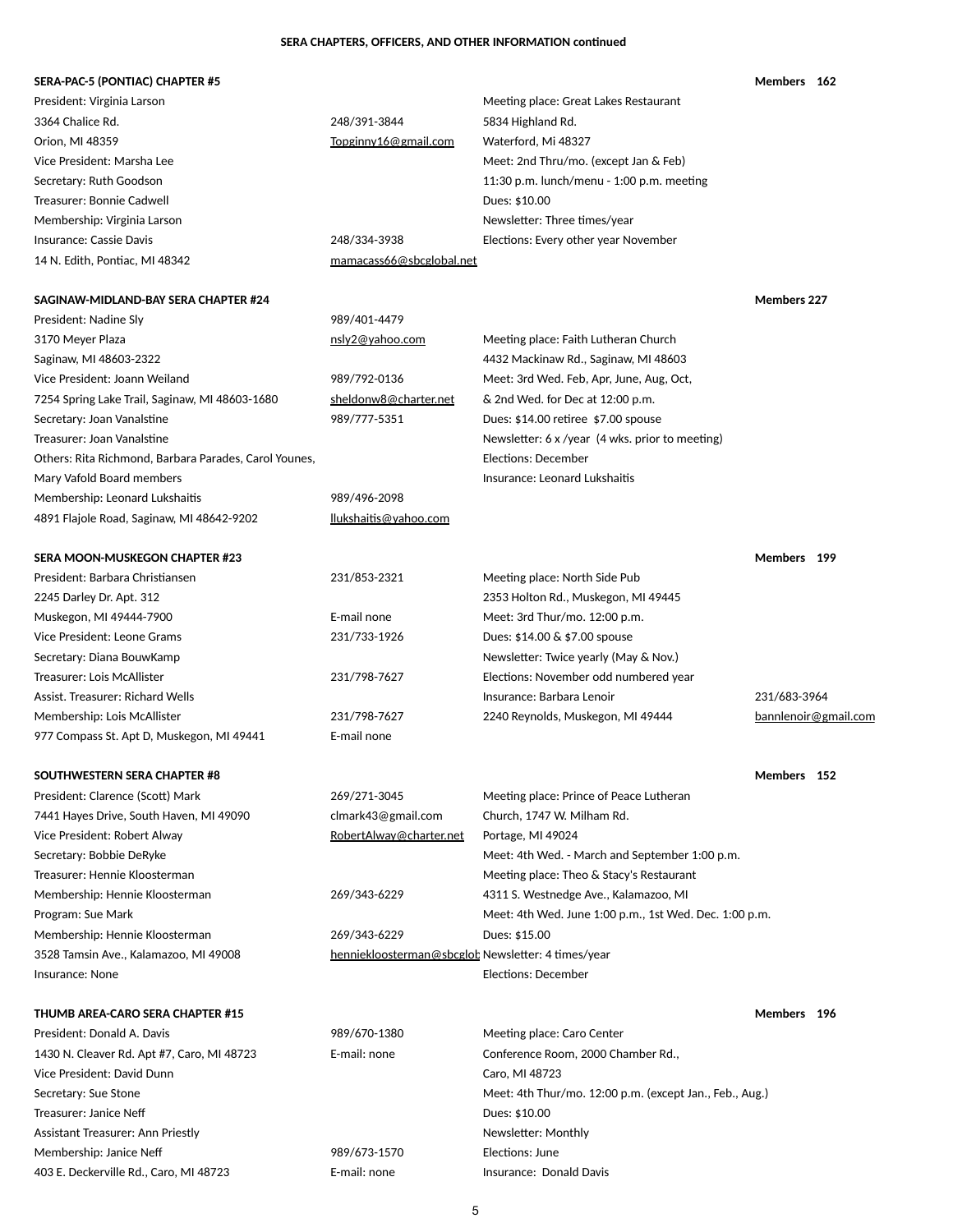### **TRI COUNTY-GAYLORD SERA CHAPTER #11 Members: 163**

Linden (Lindy) Guy 04/24/1929-11/01/2012 Pauline (Polly) Guy 03/26/1925-12/21/2018 Ralph Horrocks 06/14/1926-04/28/2016 Mary McClellan 201/01/1932-01/27/2014

| President: Duane Hoffman                    |                       | Meeting place: B.J.'s Restaurant                                               |                        |
|---------------------------------------------|-----------------------|--------------------------------------------------------------------------------|------------------------|
| 316 Glen Woods Trail                        | 989/448-8497          | 906 N. Center St., Gaylord, MI 49735                                           |                        |
| Gaylord, MI 49734                           |                       | DuaneJanetHoffman@gmail. Meet: 2nd Fri. March, June, Sept., Dec. at 12:00 noon |                        |
| Vice President: Sheryl Childs               |                       | Dues: \$12.00                                                                  |                        |
| Secretary: Maria Tomaszewski                |                       | Newsletter: Quarterly (2 weeks prior to meetings)                              |                        |
| Treasurer: Maria Tomaszewski                |                       | Elections: December (every other year)                                         |                        |
| Membership: Duane Hoffman                   | 989/448-8497          | Insurance:                                                                     |                        |
| *Contact information as noted above         |                       |                                                                                |                        |
| <b>YPSILANTI SERA CHAPTER #21</b>           |                       |                                                                                | Members: 95            |
| President: Marie Henderson                  | 734/529-3657          | Meeting place: Milan Masonic Lodge                                             |                        |
| 5144 Westminster Dr., Dundee MI 48131       | E-mail: none          | 37 Tolan St., Milan, MI 48160                                                  |                        |
| Vice President: None                        |                       | Meet: 2nd Thur/mo. 10:00 a.m.                                                  |                        |
| Secretary: Eleanor Trebilcox                |                       | Dues: \$15.00                                                                  |                        |
| Treasurer: Yvonne Livermore                 | 734/476-3594          | Newsletter: Quarterly                                                          |                        |
| 685 E. Main Street                          |                       | <b>Elections: November</b>                                                     |                        |
| Milan, MI 48160                             |                       | Insurance: Marie Henderson                                                     |                        |
| Membership: Yvonne Livermore                | 734/476-3594          |                                                                                |                        |
| 906 SERA CHAPTER #10                        |                       |                                                                                | Members 458            |
| President: Anthony (Tony) Grudnoski PhD     |                       | Meeting place: Big Boy Marquette - May                                         |                        |
| 4812 Thomson Ave.                           | 231/709-8295          | 1950 US-41 W, Marquette, MI 49855                                              |                        |
| Quinnesec, MI 49876-9682                    | tonyg25@hotmail.com   | Highlands Golf Club - September                                                |                        |
| Vice President: Dave Hall                   |                       | 3011 US-2, Escanaba, MI 49829                                                  |                        |
| Secretary: Bob Matchett                     |                       | Meet: May 20, 2020 11:00 a.m., Sept. 14, 2020 12:00 p.m.                       |                        |
| <b>Treasurer: Edgar Sommers III</b>         | 906/250-5560          | Dues: \$20.00                                                                  |                        |
| Chapter Rep.: Tom Johnson                   | 906/249-3711          | Newsletter: Quarterly                                                          |                        |
| 100 Brairwood Dr., Marquette, MI 49855-9217 | tjohnsonmqt@gmail.com | Elections: January 2020 this year - regularly August                           |                        |
| Membership: Edgar Sommers II                | 906/250-5560          | Insurance: Tony Grudnoski                                                      |                        |
| 912 Cleveland Ave. Apt 17                   | edgarl1966@yahoo.com  | Contact information as noted above                                             |                        |
| Marquette, MI 49855-3210                    |                       |                                                                                |                        |
|                                             |                       | <b>DOOR PRIZE DONATIONS for 2020</b>                                           |                        |
|                                             |                       | Ionia/Montcalm Chapter #6                                                      | Friday, March 6, 2020  |
|                                             |                       | ASEM Chapter #25                                                               | Friday, August 7, 2020 |
|                                             |                       | Lansing Chapter #2                                                             | Friday, November 6, 20 |
| <b>EMERITUS MEMBERS:</b>                    |                       |                                                                                |                        |
| John Adams                                  | 12/12/1922-01/18/2003 |                                                                                |                        |
| <b>Bruce Andrews</b>                        |                       |                                                                                |                        |
| John Bantjes                                | 05/06/1929-03/22/2019 |                                                                                |                        |
| Zetta Eby                                   | 03/20/1911-10/23/2002 |                                                                                |                        |
| John Gambotto                               | 11/04/1909-05/18/1990 |                                                                                |                        |
| <b>Ethel Gunter</b>                         | 02/16/1922-11/28/2011 |                                                                                |                        |

Clarence Rosa 07/13/1912-11/23/1990 Edward Setlock 05/30/1012-11/07/2009 Al Trierweiler 02/15/1920-02/26/2008 Alvin Whitfield 201/06/1936-12/08/2019

Robert (Bob) Kopasz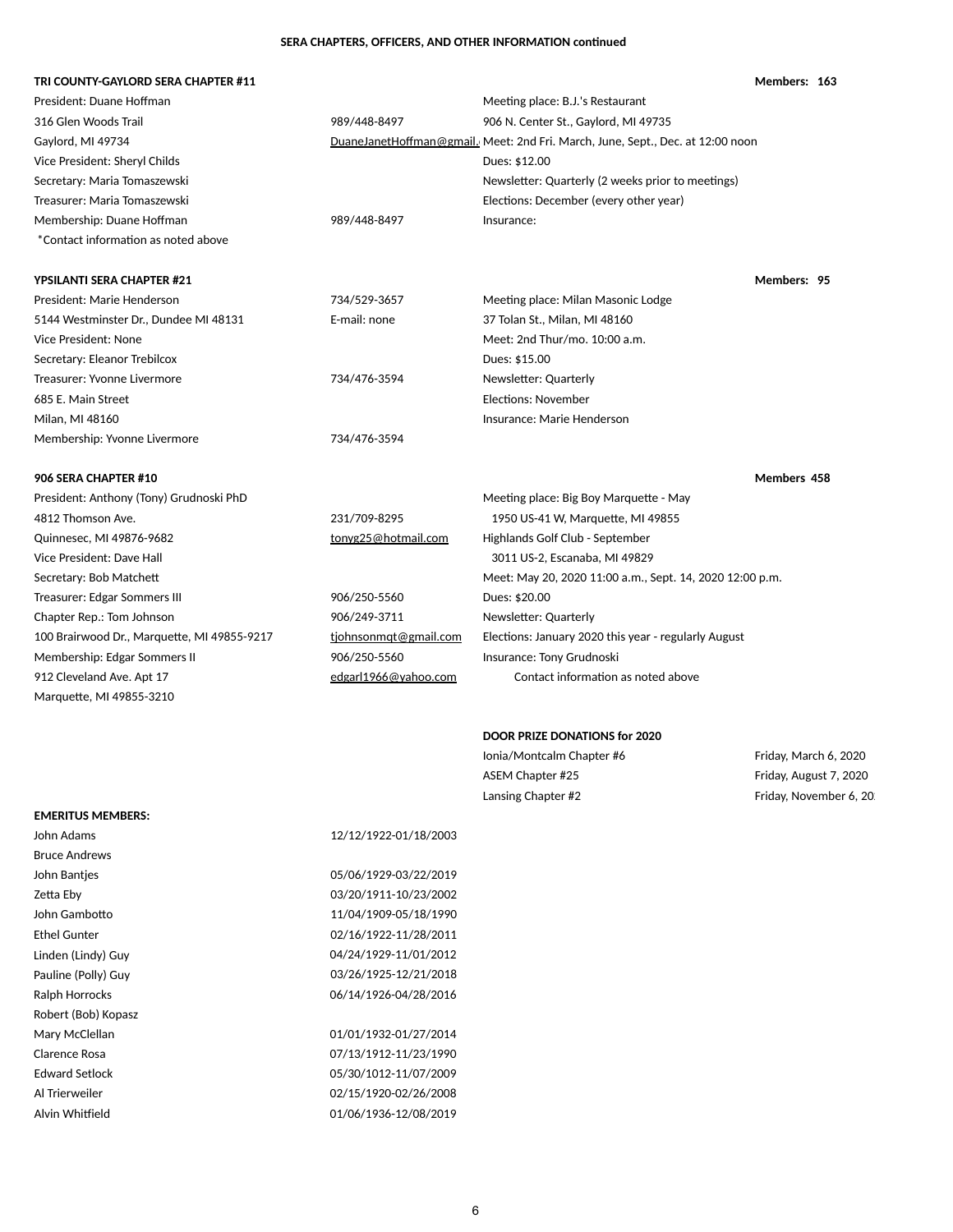### **MEETING DATES**

Below is a schedule of the dates the Michigan SERA Coordinating Council (CC) and the Executive Committee meet in 2020 **MICHIGAN SERA COUNCIL (CC) DATES: MICHIGAN SERA COUNCIL (CC) EXECUTIVE** 

**The CC meets at the Charlar Place 4230 Charlar Drive, Holt, MI 48842 June 5, 2020 - Friday 517/699-5595. RegistraQon commences at 9:30 a.m. MeeQng commences September 4, 2020 - Friday** at 10:00 a.m. and continues after the 12:00 p.m. luncheon break, if needed. **October 2, 2020 - Friday** \* The March, August, and November CC meetings for 2020 will be at **Charlar Place in Holt, MI (address above). The CC Executive Committee meets in the Community Room of the DeWitt** 

**March 6, 2020 - Friday COMMITTEE MEETING DATES: May 1, 2020 - Friday**

**August 7, 2020 - Friday February 7, 2020 - Friday November 6, 2020 - Friday April 3, 2020 - Friday**

Meeting cost \$20.00/person . . Registration cost without lunch \$10.00 **Branch of the Lake Trust Credit Union, off Webb Road, DeWitt. Meetings commence at 10:00 a.m.**

### **MICHIGAN SERA COORDINATING COUNCIL / OFFICERS & COMMITTEES**

| <b>OFFICERS</b>                                             |                              | <b>EXECUTIVE COMMITTEE continued</b>         |                       |
|-------------------------------------------------------------|------------------------------|----------------------------------------------|-----------------------|
| Chair:                                                      |                              | <b>President:</b>                            |                       |
| Robert (Bob) Kopasz - Lapeer Chapter #4                     | 810/240-8380                 | Merritta Proctor - Lansing Chapter #2        | 517/323-8050          |
| P.O. Box 692, Mt. Morris, MI 48458                          | bobkopaszserachair@gmail.com | 4620 River Ridge Dr., Lansing, MI 48917      |                       |
|                                                             |                              |                                              | mchp1@aol.com         |
| <b>Vice Chair:</b>                                          |                              | <b>President Designee:</b>                   |                       |
| <b>Cheryl Streberger - Greater Grand Rapids Chapter #12</b> |                              | <b>Barbara Alspaugh - Lansing Chapter #2</b> |                       |
| 12449 Bailey Drive NE, Lowell, MI 49331                     | 517/515-9815                 | 1412 Woodbine Ave., Lansing, MI 48910        | 517/485-2454          |
|                                                             | cstreberger@yahoo.com        |                                              | baalspaugh@comcast.r  |
| Secretary:                                                  |                              |                                              |                       |
| Jackie Russell - Coldwater Chapter #7                       | 517/639-4169                 | <b>President:</b>                            |                       |
| 21 W. Liberty St., Quincy, MI 49082                         | jacqueline2@chartermi.net    | Anthony Grudnoski - 906 Chapter #10          |                       |
|                                                             |                              | 4812 Thomson Ave.                            | 231/709-8295          |
| Treasurer:                                                  |                              | Quinnesec, MI 49876-9682                     | tonyg25@hotmail.com   |
| Sue Colon - Greater Grand Rapids Chapter #12                |                              |                                              |                       |
| 4251 Adams Rd., Ravenna, MI 49451-9448                      | 616/240-1460                 | <b>President Designee:</b>                   |                       |
|                                                             | colonsue27@gmail.com         | Tom Johnson - 906 Chapter #10                |                       |
|                                                             |                              | 100 Brairwood Dr.                            | 906/249-3711          |
| <b>EXECUTIVE COMMITTEE</b>                                  |                              | Marquette, MI 49855-9217                     | tjohnsongt@gmail.com  |
| All of the above Officers and:                              |                              | <b>Executive Committee Member:</b>           |                       |
| <b>Past Chair:</b>                                          |                              | Jennifer Fields - ASEM Chapter #25           |                       |
| Bruce Andrews - U.P. Chapter #16                            | 906/384-6741                 | 516 Laurens Way, Pottersville, MI 48876      | 517/284-7802          |
| 9728 River J-5 Lane, Cornell, MI 49818                      | bruceandrews@gmail.com       |                                              | jenniferzada@yahoo.co |
|                                                             |                              | <b>Executive Committee Member:</b>           |                       |
| <b>Membership Chair:</b>                                    |                              | Ray Webb - Adrian Chapter #18                |                       |
| David Cook - Ionia/Montcalm Chapter #6                      | 616/527-1825                 | 11573 Lakeview Dr., Brooklyn, MI 49230       | 517/260-2995          |
| 613 Rich St., Ionia, MI 48846                               | docook@scbglobal.net         |                                              | eagle1webb@gmail.cor  |
|                                                             |                              | <b>Executive Committee Member:</b>           |                       |
|                                                             |                              |                                              |                       |

**LegislaQve Chair: Steve Low** - Jackson Chapter #1

Mary Pollock - Lansing Chapter #2 **517/351-7292** 417 South St., Grass Lake, MI 49240 1200 Prescott Dr., East Lansing, MI 48823 pollockm@comcast.net ssllow@frontier.com

**President: Duane Hoffman** - Tri-County Gaylord Chapter #11

14600 Faust Ave., Detroit, MI 48223 davidreusser@sbcglobal.net duanejanethoffman@gmail.com

Gretchen Bityk - Detroit Chapter #3 810/678-3571 3936 M-35 Escanaba, MI 49829 3936 M-35 Escanaba, MI 49829 306/789-1873 4687 Blood Rd., Metamora, MI 48455-9776 rgbtk@yahoo.com eraphone and the state of the [figgyross@yahoo.com](mailto:figgyross@yahoo.com) figgyross@yahoo.com

**Executive Committee Member:** 

David Reusser - Detroit Chapter #3 313/272-5493 316 Glen Woods Trail, Gaylord 49734 989/448-8497

**Executive Committee Member:** 

**President Designee: Dane Ross -** 906 Chapter #10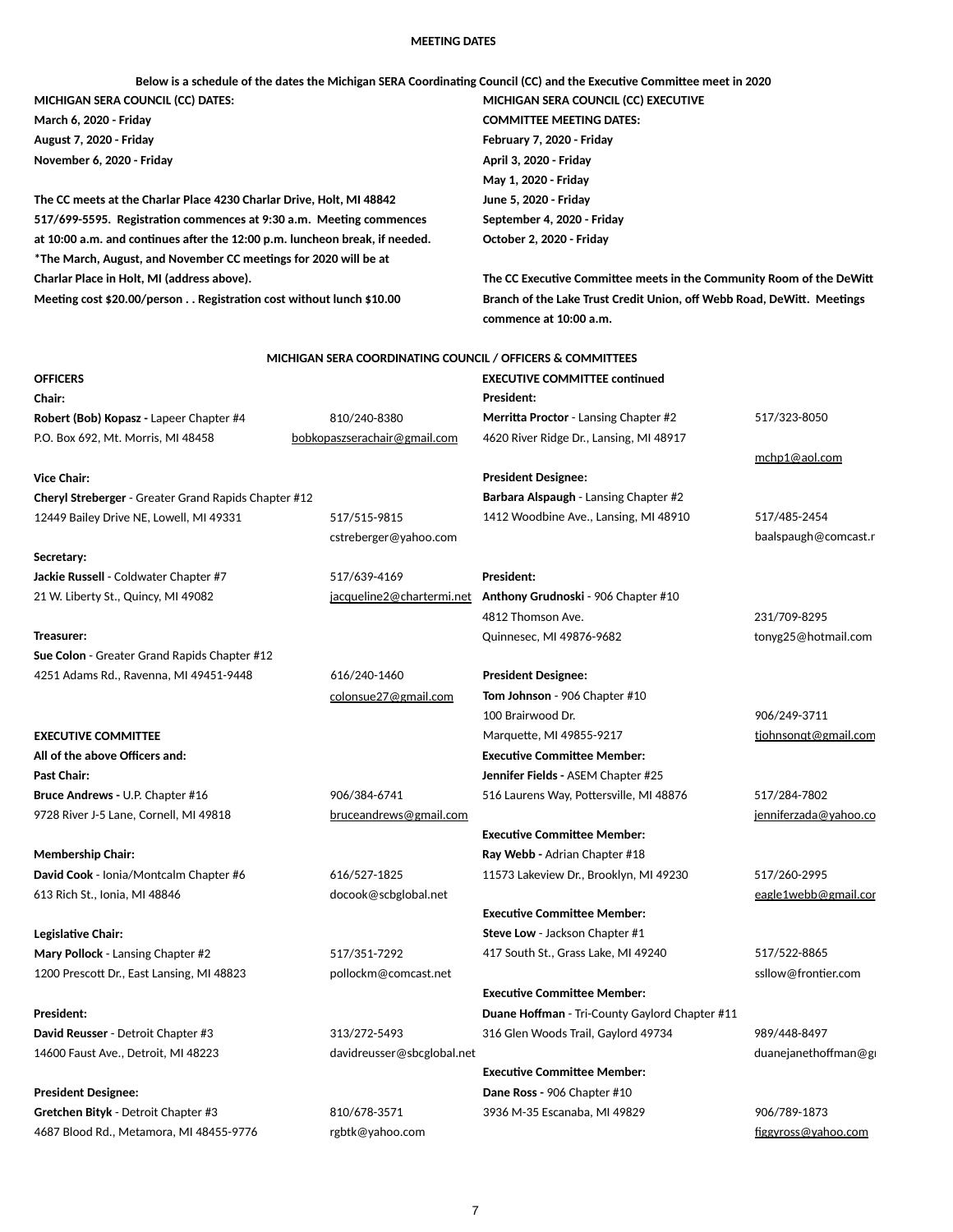# **MICHIGAN SERA COORDINATING COUNCIL / OFFICERS & COMMITTEES continued**

| <b>LEGISLATIVE COMMITTEE</b>                        |                      | NOMINATING COMMITTEE                                         |                        |
|-----------------------------------------------------|----------------------|--------------------------------------------------------------|------------------------|
| <b>Chair:</b>                                       |                      | <b>Chair:</b>                                                |                        |
| Mary Pollock - Lansing Chapter #2                   | 517/351-7292         | Marie Henderson - Ypsilanti Chapter #21 734/529-3657         |                        |
|                                                     | pollockm@comcast.net | 5144 Westminster Dr., Dundee, MI 48131 No email E-mail: none |                        |
| Legislative Committee members:                      |                      |                                                              |                        |
| <b>Duane Hoffman - Tri-County Gaylord #11</b>       | 231/546-3324         | <b>Nominating committee member:</b>                          |                        |
| Dane Ross - 906 Chapter #10                         | 906/789-1873         | Jackie Russell - Coldwater Chapter #7                        |                        |
| <b>Carol Cukier - Lansing Chapter #2</b>            | 517/455-8164         |                                                              |                        |
| Robert Kopasz - Lapeer Chapter #4                   | 810/240-8380         | <b>PHOTOGRAPHER</b>                                          |                        |
| Donald Davis - Thumb Area Caro #15                  | 989/670-1380         | Peggy Kopasz - Lapeer Chapter #4                             | 810/240-8380           |
| <b>William Gehman - Lansing Chapter #2</b>          |                      |                                                              |                        |
|                                                     |                      | <b>BY-LAWS COMMITTEE</b>                                     |                        |
| <b>LEGISLATIVE REPRESENTATIVE</b>                   |                      | Chair: James Weiskopf - Detroit #3                           | 248/968-2799           |
| Mary Pollock - Lansing Chapter #2                   | 517/351-7292         |                                                              | oldscout36@gmail.com   |
|                                                     |                      | <b>By-laws Committee members:</b>                            |                        |
| <b>SERA COUNCIL COORDINATOR</b>                     |                      | Robert Kopasz - Lapeer Chapter #4                            | 810/240-8380           |
| Jackie Russell - Coldwater Chapter #7               | 517/639-4169         | Jane Wallin - Lansing #2, Flint #17                          | 517/699-2983           |
|                                                     |                      | Jackie Russell - Coldwater Chapter #7                        | 517/639-4169           |
| <b>INSURANCE COMMITTEE</b>                          |                      |                                                              |                        |
| Chair: Robert Kopasz - Lapeer Chapter #4            | 810/240-8380         |                                                              |                        |
|                                                     |                      | <b>RETIREMENT BOARD</b>                                      |                        |
| <b>DELEGATES CERTIFICATIONS</b>                     |                      | <b>MONITORING COMMITTEE</b>                                  |                        |
| Duane Hoffman - Tri-County Gaylord Chapter #11      |                      | <b>Chair: Robert Kopasz</b>                                  | 810/240-8380           |
|                                                     | 231/546-3324         |                                                              |                        |
|                                                     |                      | <b>Retirement Board Monitoring</b>                           |                        |
| <b>MEMBERSHIP COMMITTEE</b>                         |                      | <b>Committee members:</b>                                    |                        |
| Chair: Dave Cook - Ionia/Montcalm Chapter #6        | 616/260-0698         | <b>Mary Pollock</b>                                          | 517/351-7292           |
|                                                     | docook@scbglobal.net |                                                              |                        |
| <b>Membership Committee members:</b>                |                      |                                                              |                        |
| Anthony Grudnoski - 906 Chapter #10                 | 906/228-8670         | <b>FINANCE COMMITTEE</b>                                     |                        |
| Marie Henderson - Ypsilanti Chapter #21             | 734/529-3657         | <b>Chair: Jane Wallin - Member of</b>                        |                        |
|                                                     |                      | Lansing Chapter #2, Flint Chapter #17                        | 517/699-2983           |
| <b>INVESTMENT ADVISORY</b>                          |                      | 2280 Thornwood Dr., Holt, MI 48842                           | jrwallin@sbcglobal.net |
| <b>MONITORING COMMITTEE</b>                         |                      |                                                              |                        |
| <b>Chair: June Morse - Lansing Chapter #2</b>       | 517/886-9323         |                                                              |                        |
| 2031 Beacon Hill, Lansing, MI 48906                 | jamblack70@gmail.com | <b>AUDITING COMMITTEE</b>                                    |                        |
|                                                     |                      | <b>Chair: Jane Wallin</b>                                    | 517/699-2983           |
| Duane Hoffman - Gaylord Chapter #11                 | 231/546-3324         |                                                              |                        |
| <b>MEMBERSHIP COMMITTEE</b>                         |                      |                                                              |                        |
| <b>Chair: Dave Cook - Ionia/Montcalm Chapter #6</b> | 616/260-0698         |                                                              |                        |
|                                                     | docook@scbglobal.net |                                                              |                        |
| <b>Membership Committee members:</b>                |                      |                                                              |                        |
| Anthony Grudnoski - 906 Chapter #10                 | 906/228-8670         |                                                              |                        |

Marie Henderson - Ypsilanti Chapter #21 734/529-3657